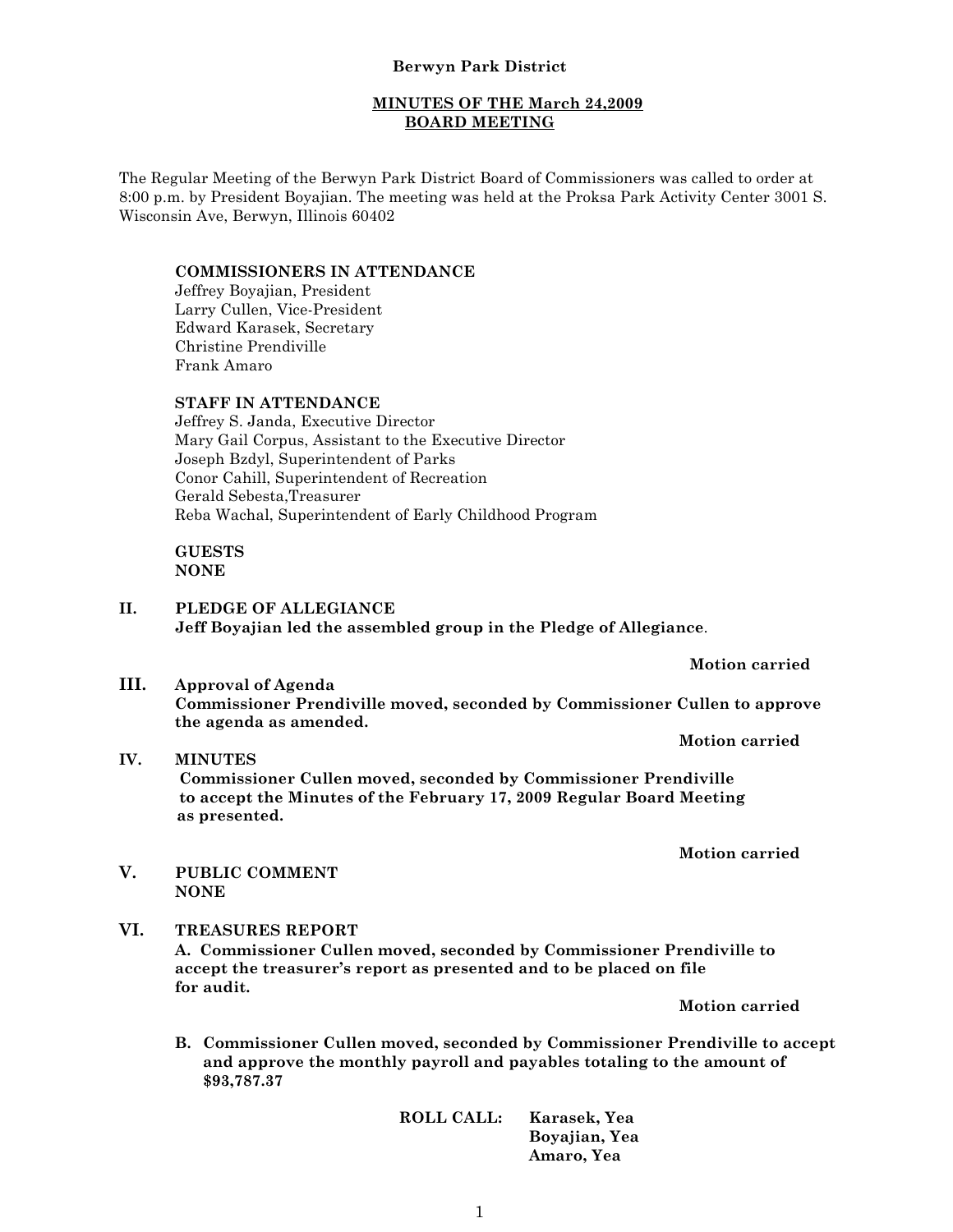#### **Cullen, Yea Prendiville, Yea**

**Motion carried**

# **VII. EXECUTIVE DIRECTOR'S REPORT Commissioner Cullen moved, seconded by Commissioner Prendiville to accept the Executive Director's report as informational.**

#### **Motion carried**

**VIII. W.S.S.R.A Commissioner Cullen moved, seconded by Commissioner Prendiville to accept as informational.**

**Motion carried**

**IX. CORRESPONDENCE The correspondence folder was reviewed by the Board Members.**

# **X. STANDING COMMITTEE REPORTS**

## **BUILDINGS & GROUNDS**

**Commissioner Karasek moved, seconded by Commissioner Cullen to authorize staff to prepare bid specifications and let out for public bid for the Freedom Park Alley Parking area when ready.**

> **ROLL CALL: Amaro, Yea Boyajian, Yea Prendiville, Yea Cullen, Yea Karasek, Yea**

> > **Motion carried**

**FINANCE Accepted as informational**

**PERSONNEL & POLICY Accept as informational**

**RECREATION Accept as informational**

- **XI. UNFINISHED BUSINESS NONE**
- **XII. NEW BUSINESS**
	- **A. Commissioner Cullen moved, seconded by Commissioner Prendiville to waive reading of Ordinance O-09-01, 2009 Budget & Appropriation Ordinance.**

**ROLL CALL: Prendiville, Yea Cullen, Yea Karasek, Yea Boyajian, Yea Amaro, Yea.**

**Motion carried**